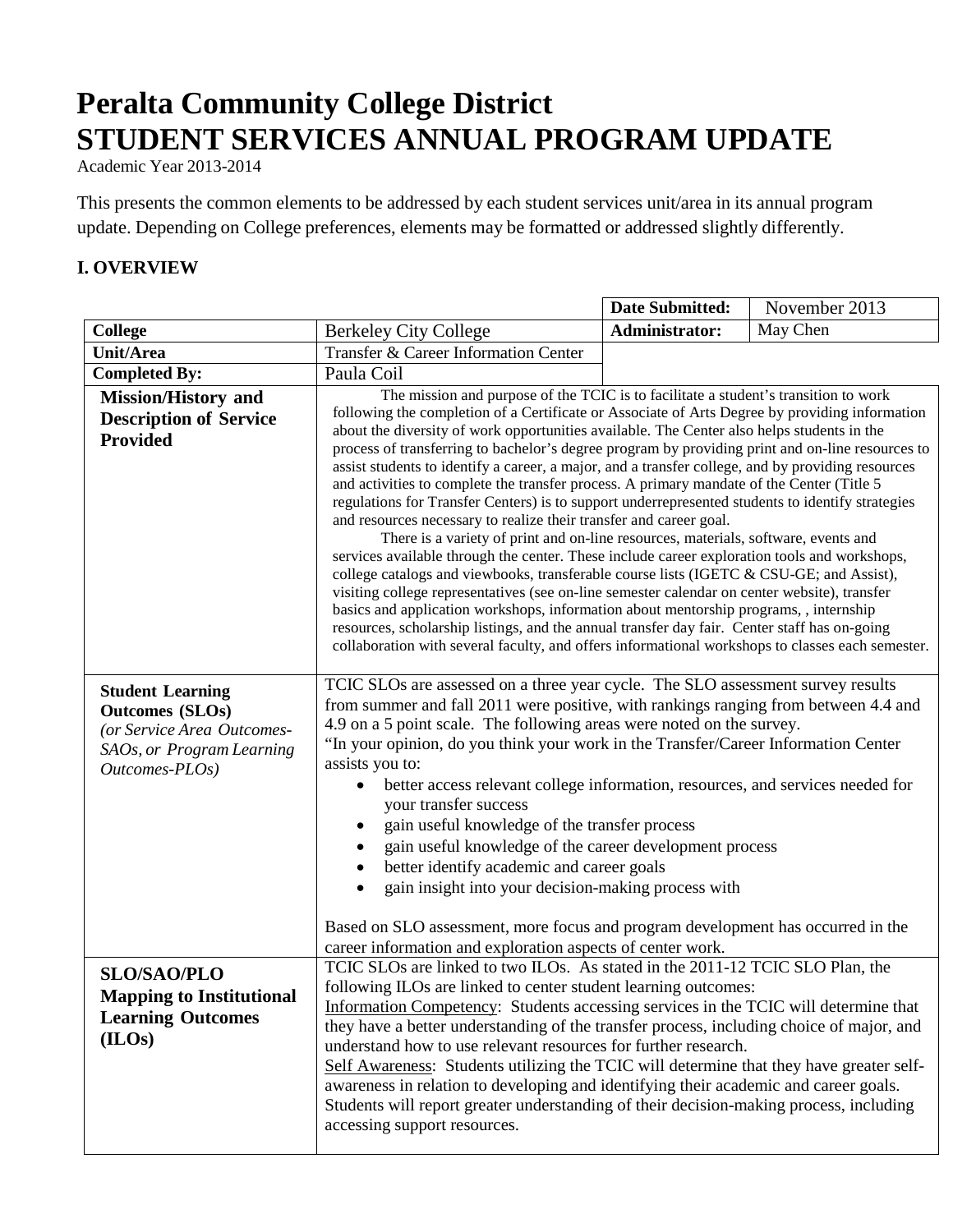# **II. ASSESSMENT, EVALUATION AND PLANNING**

| <b>Quantitative Assessments</b>                                                                                                                                                                       |                                                                                                                                                                                                                                                                                                                                                                                                                                                                                                                                                                                                                                                                                                                                                                                                                                                                                                                |
|-------------------------------------------------------------------------------------------------------------------------------------------------------------------------------------------------------|----------------------------------------------------------------------------------------------------------------------------------------------------------------------------------------------------------------------------------------------------------------------------------------------------------------------------------------------------------------------------------------------------------------------------------------------------------------------------------------------------------------------------------------------------------------------------------------------------------------------------------------------------------------------------------------------------------------------------------------------------------------------------------------------------------------------------------------------------------------------------------------------------------------|
| Include service area data such<br>as number of students served by<br>your unit/area. Include data and<br>recommendations from program<br>review.<br>Include data used to assess your<br>SLO/SAO/PLOs. | The center serves on average 15-20 students daily, including contact via phone and<br>email as well as students seen on drop-in and by appointment. Approximately 1900<br>students served annually. Recommendations from program review include:<br>• Advance Student Access, Success & Equity: track and document increased<br>number of underrepresented students using the Transfer & Career Information<br>Center to identify career and academic goals.<br>• Engage Our Communities & Partners: expand number of four year college and<br>university representatives visiting campus, and increase number of internship<br>and scholarship opportunities for BCC students.<br>• Develop Resources to Advance & Sustain Mission: specifically related to transfer<br>and workforce development, Access CTE funding to provide more career<br>related services, and to create an expanded on-line presence. |
| <b>Qualitative Assessments</b>                                                                                                                                                                        |                                                                                                                                                                                                                                                                                                                                                                                                                                                                                                                                                                                                                                                                                                                                                                                                                                                                                                                |
| Present evidence of community<br>need based on advisory committee<br>input, student surveys, focus<br>groups, etc.                                                                                    | SLO assessment recommendations include promote users for career development<br>purposes; team up with counselors to offer further services regarding career<br>development and academic/career goal development; and increase human resources<br>in career information area.                                                                                                                                                                                                                                                                                                                                                                                                                                                                                                                                                                                                                                   |
| Include data used to assess your<br>SLO/SAO/PLOs.                                                                                                                                                     | Recommendations from program review include:<br>Create a Culture of Innovation & Collaboration: in-house advisory<br>$\bullet$<br>committee coordinates efforts related to transfer and career information.                                                                                                                                                                                                                                                                                                                                                                                                                                                                                                                                                                                                                                                                                                    |

### **III. Identifying Strengths, Weaknesses, Opportunities, and Limitations**

| <b>Strengths</b><br>What are the STRENGTHS of your<br>unit/area? | Student-centered empowerment philosophy and approach of work in the center: vast<br>majority of students who visit the center leave knowing more than before about their<br>own academic record, program requirements, general and specific information regarding<br>transfer and / or career exploration. |
|------------------------------------------------------------------|------------------------------------------------------------------------------------------------------------------------------------------------------------------------------------------------------------------------------------------------------------------------------------------------------------|
| <b>Weaknesses</b>                                                | Center location is not immediately visible as it is located inside the counseling wing.                                                                                                                                                                                                                    |
| What are the current                                             | Even though signage and flyers are posted on campus, there are still many students                                                                                                                                                                                                                         |
| WEAKNESSES of your unit/area?                                    | who do not know that the center exists as a resource on campus.                                                                                                                                                                                                                                            |
| <b>Opportunities</b>                                             | There is opportunity to continue to expand access to the center—more focused outreach                                                                                                                                                                                                                      |
| What are the OPPORTUNITIES                                       | and collaboration with faculty members and other student service departments, for                                                                                                                                                                                                                          |
| <i>in your unit/area?</i>                                        | example.                                                                                                                                                                                                                                                                                                   |
| <b>Limitations</b>                                               | Current staffing levels are a limitation. There is a desire to expand services to                                                                                                                                                                                                                          |
| What are the current                                             | include not only career information but employment services as well. This function                                                                                                                                                                                                                         |
| LIMITATIONS of your unit/area?                                   | would require more staffing and also more space.                                                                                                                                                                                                                                                           |

## **Action Plan for Continuous Improvement**

*Please describe your plan for the continuous improvement of your unit/area.*

Center coordinator will continue to develop and expand partnerships on and off campus, design and offer more workshops, and will work with center advisory board to strengthen these efforts.

On-line resources will continue to expand including posting of close-captioned video of Transfer Basics workshop developed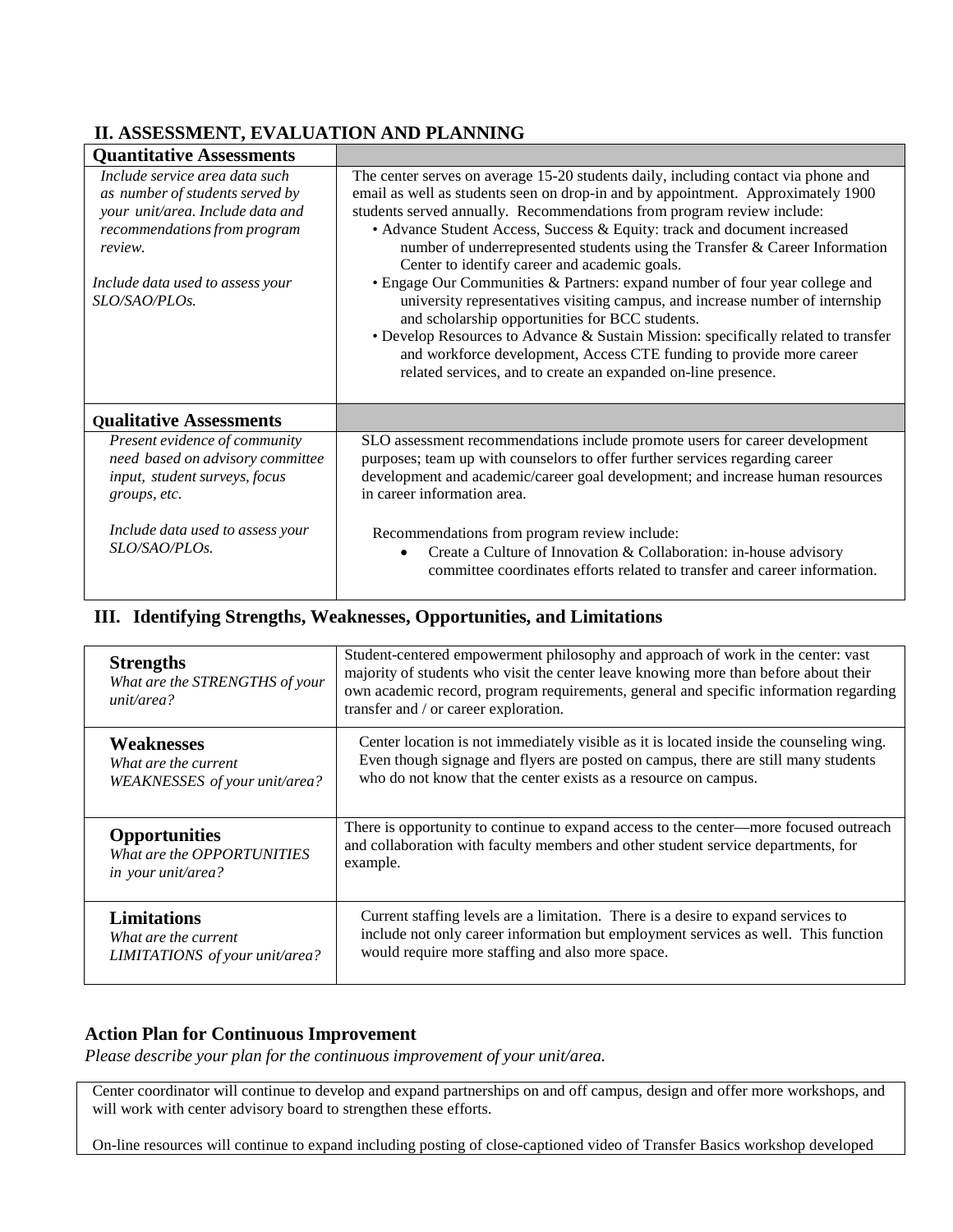#### **Additional Planned Educational Activities Towards FTES, Student Success, Persistence, and**

Completion Describe your unit/area's plan to meet district FTES target and address student success, persistence, and *completion, especially for unprepared, underrepresented, and underserved students. (see Student Success Scorecard[http://scorecard.cccco.edu/scorecard.aspx\)](http://scorecard.cccco.edu/scorecard.aspx))*

| <b>Meet District FTES Target</b><br>for AY2013-2014 of 18,830                                                                                                                                                                                                                                       | While the center is not directly involved with initial enrollment processes, we field a<br>lot of questions regarding transfer opportunities, and some prospective students choose<br>BCC because of its proximity to UC Berkeley and the resources there that students are<br>able to access (such as being part of Starting Point Mentorship Program, or taking a<br>UCB class through concurrent enrollment).                                                                                                                                                                                                              |
|-----------------------------------------------------------------------------------------------------------------------------------------------------------------------------------------------------------------------------------------------------------------------------------------------------|-------------------------------------------------------------------------------------------------------------------------------------------------------------------------------------------------------------------------------------------------------------------------------------------------------------------------------------------------------------------------------------------------------------------------------------------------------------------------------------------------------------------------------------------------------------------------------------------------------------------------------|
|                                                                                                                                                                                                                                                                                                     | Once attending BCC, the center helps with retention and persistence by assisting<br>students to connect with their academic and career goals, and by understanding and<br>taking ownership of their academic record. That is, we teach students how to research<br>transfer requirements, and explain how general education and major preparation<br>works. Students are more likely to achieve their goals when they have a clear<br>understanding of the transfer process and are empowered regarding their planning and<br>progress. When students are applying for transfer, the center supplies support and<br>guidance. |
| <b>Increase Student Success</b>                                                                                                                                                                                                                                                                     | Please see above. In addition, the center does outreach to basic skills classes<br>and collaborates with programs that serve under-represented students (such as<br>EOPS, TRIO).                                                                                                                                                                                                                                                                                                                                                                                                                                              |
| <b>Increase Persistence</b> Percentage<br>of degree and/or transfer-seeking<br>students who enroll in the first three<br>consecutive terms. This metric is<br>considered a milestone or momentum<br>point, research shows that students<br>with sustained enrollment are more<br>likely to succeed. | Please see above.                                                                                                                                                                                                                                                                                                                                                                                                                                                                                                                                                                                                             |
| <b>Increase College Completion</b><br>Percentage of degree and/or<br>transfer-seeking students who<br>complete a degree, certificate or<br>transfer related outcomes.                                                                                                                               | Please see above.                                                                                                                                                                                                                                                                                                                                                                                                                                                                                                                                                                                                             |

## **IV. RESOURCE NEEDS**

#### **Human Resource/Personnel**

*Please describe any human resource/personnel needs for your unit/area.*

| <b>Current Staffing Level:</b> |                                        | <b>Headcount</b> | FTE Equiv. |  |
|--------------------------------|----------------------------------------|------------------|------------|--|
|                                | <b>Faculty (Permanent)</b>             | [#]              | $[$        |  |
|                                | <b>Faculty (PT/Adjunct)</b>            | [#]              | $[$        |  |
|                                | <b>Classified Staff</b><br>(Permanent) | [1]              | $[1]$      |  |
|                                | <b>Classified Staff</b><br>(Hourly)    | [#]              | $[$        |  |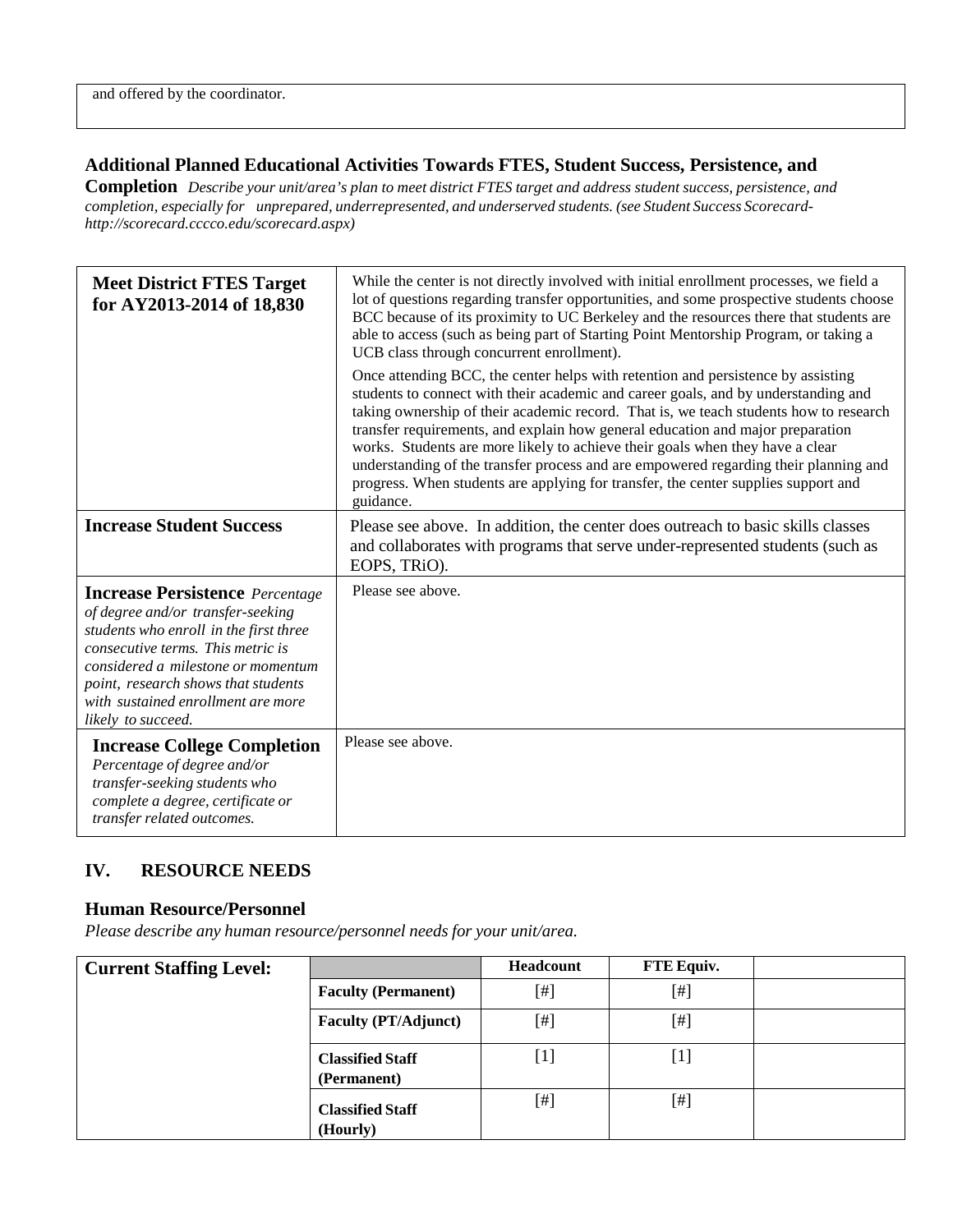|                                                                                                                                                                                                                                                                                                                                                                                                                                                                   | <b>Students</b>                                                                                                                                                                                                                                                                                                                      | $\overline{2}$ | $\mathbf{1}$ |  |
|-------------------------------------------------------------------------------------------------------------------------------------------------------------------------------------------------------------------------------------------------------------------------------------------------------------------------------------------------------------------------------------------------------------------------------------------------------------------|--------------------------------------------------------------------------------------------------------------------------------------------------------------------------------------------------------------------------------------------------------------------------------------------------------------------------------------|----------------|--------------|--|
|                                                                                                                                                                                                                                                                                                                                                                                                                                                                   | <b>ICC/Consultant/Other</b>                                                                                                                                                                                                                                                                                                          | $[$ #]         | $[$          |  |
| <b>Narrative:</b><br>Describe the current staffing<br>level in relation to the relative<br>need for effective delivery of<br>your unit/area's programs and<br>services.<br>Discuss any current position<br>vacancies, the need for<br>additional personnel, the need<br>for permanent faculty/staff<br>instead of adjunct/hourly<br>personnel, etc.<br>Describe implications of the<br>current staffing level in your<br>unit/area to overall service<br>delivery | The center is staffed by a full-time coordinator (classified position), with additional<br>staffing from student assistants.<br>As stated earlier, there is a desire to expand services to include not only career<br>information but employment services as well. This function would require more staffing<br>and also more space. |                |              |  |
| Human<br><b>Resource/Personnel</b><br><b>Requests</b><br>List your human<br>resource/personnel requests in<br>prioritized/ranked order.<br>Human resource/personnel<br>requests will go through the<br>established College and District<br>planning and budgeting process.                                                                                                                                                                                        | Please see above. Employment Services Specialist is desired.                                                                                                                                                                                                                                                                         |                |              |  |

# **Facilities/Infrastructure**

Please describe any facilities/infrastructure needs for your unit/area.

| Narrative:<br>Describe the technology needs of<br>your unit/area in relation to the<br>relative need for effective<br>delivery of programs and<br>services. | The center is located in the counseling wing. Signage in the building overall is inadequate<br>and needs updating. While many students access the center, there are still many who do<br>not know it is a resource on campus. That said, with the current size and staffing of the<br>center, significant increase in student flow would be difficult to accommodate. |
|-------------------------------------------------------------------------------------------------------------------------------------------------------------|-----------------------------------------------------------------------------------------------------------------------------------------------------------------------------------------------------------------------------------------------------------------------------------------------------------------------------------------------------------------------|
| Describe implications of the<br>current state of technology in                                                                                              |                                                                                                                                                                                                                                                                                                                                                                       |
| your unit/area to overall service<br>delivery.                                                                                                              |                                                                                                                                                                                                                                                                                                                                                                       |
| <b>Facilities/Infrastructure</b>                                                                                                                            | Please see above—if services are to be expanded, more staffing and space is required.                                                                                                                                                                                                                                                                                 |
| <b>Requests</b><br>List your facilities requests in<br>prioritized/ranked order.                                                                            | Ideally a campus Transfer & Career Information Center would include an office space where<br>college representatives could meet with students individually. Private information including                                                                                                                                                                             |